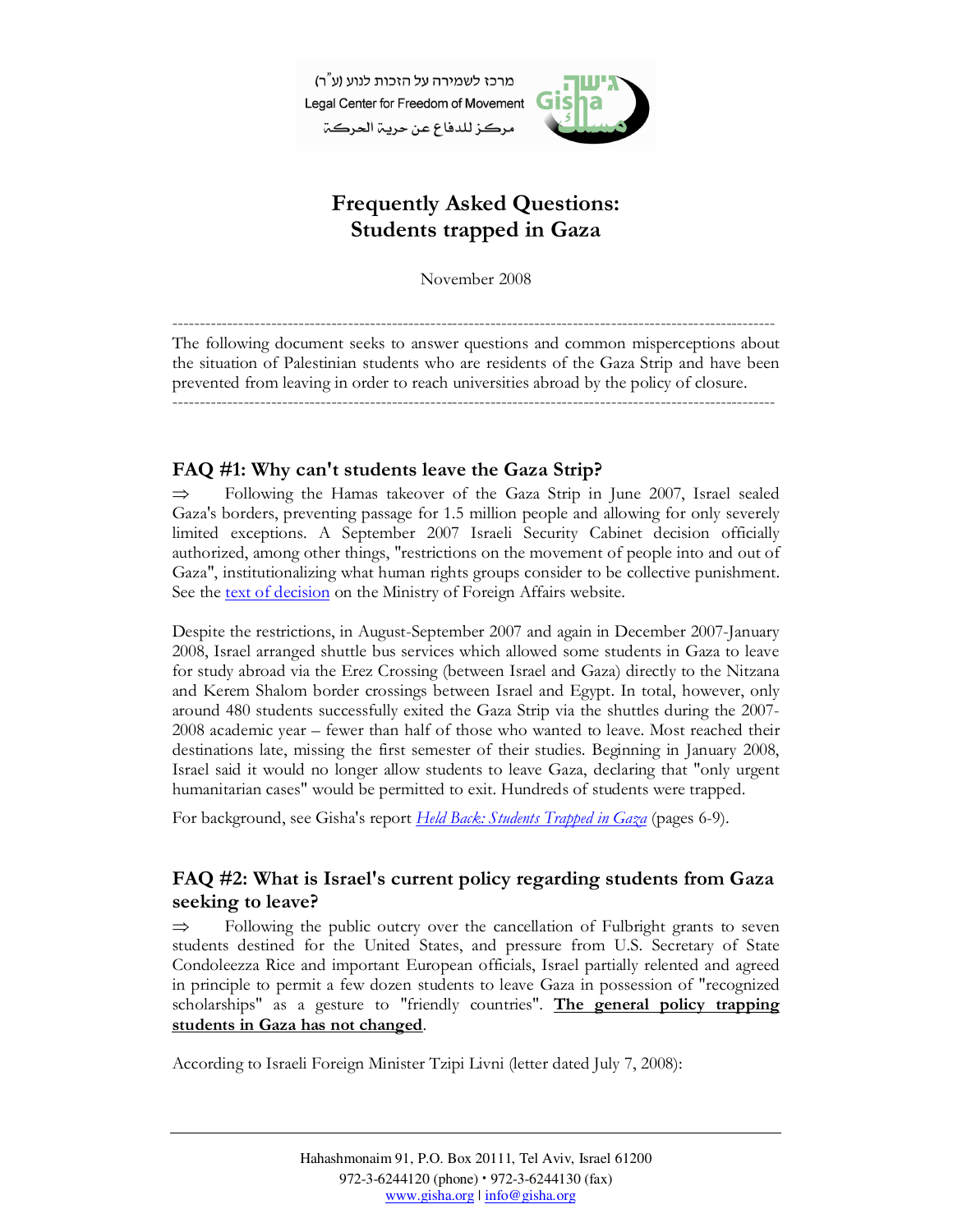"The policy of not permitting exit abroad for students from Gaza is part of the Security Cabinet decision from 19.09.07 which defined Gaza as a hostile entity and placed restrictions on the borders for passage of goods and movement of people from the Strip and to it except for humanitarian cases.

As of today, there is no change in this policy. At the same time, after consideration of particular cases, a few exceptions were approved, following, among other things, requests made by international actors".

Additional letters from the military make it clear that students without "recognized" scholarships to "friendly" countries, primarily Western countries, will not be permitted to leave. The military has declined to define what a "recognized" scholarship is (July 15, 2008 letter to Gisha, English translation available). Requests from students who do not have scholarships or are seeking to study in non-Western countries have been rejected or ignored by the military.

#### FAQ #3: How many students are trapped?

⇒ Each year, well over 1,000 Palestinian students from Gaza enroll in universities abroad and seek to leave Gaza in order to study. For example, at various points in time during the last academic year, when limited exit was available, 1,100 students and dependents had "registered" to leave Gaza, including by submitting supporting documentation – letters of acceptance and student visas.

At this time, there are hundreds of students who have been accepted to universities abroad and wish to leave the Gaza Strip in order to reach their studies. However, so long as the ban on students leaving Gaza remains in place, we will not know precisely how many students need to leave – because there is no way to "apply" to leave Gaza.

Last year, the Palestinian Civil Affairs Committee in Gaza, which is subject to the authority of the Ramallah-based Palestinian Authority, registered thousands of residents seeking to leave Gaza on the "shuttle" services, including well over a thousand students and their dependents. However, beginning in January, Israel refused to receive those requests, as part of the ban on students leaving Gaza. As a consequence and because there was no way to get them out of Gaza, the Civil Affairs Committee stopped registering students (see page nine of Gisha's report Held Back: Students Trapped in Gaza for more information). If Israel were to change the policy and permit students to leave Gaza, the Civil Affairs Committee could resume its registration, which includes a process of collecting supporting documentation.

The longer the policy stays in effect, the more severe the "chilling effect" will be on students who are discouraged from applying to universities abroad or paying registration fees and applying for visas. Many students have already forfeited their places at universities and the scholarships they were awarded to pay for their studies.

In addition, many students studying abroad who returned to Gaza for vacation during the summer of 2007 have been forced to interrupt their studies, because they have been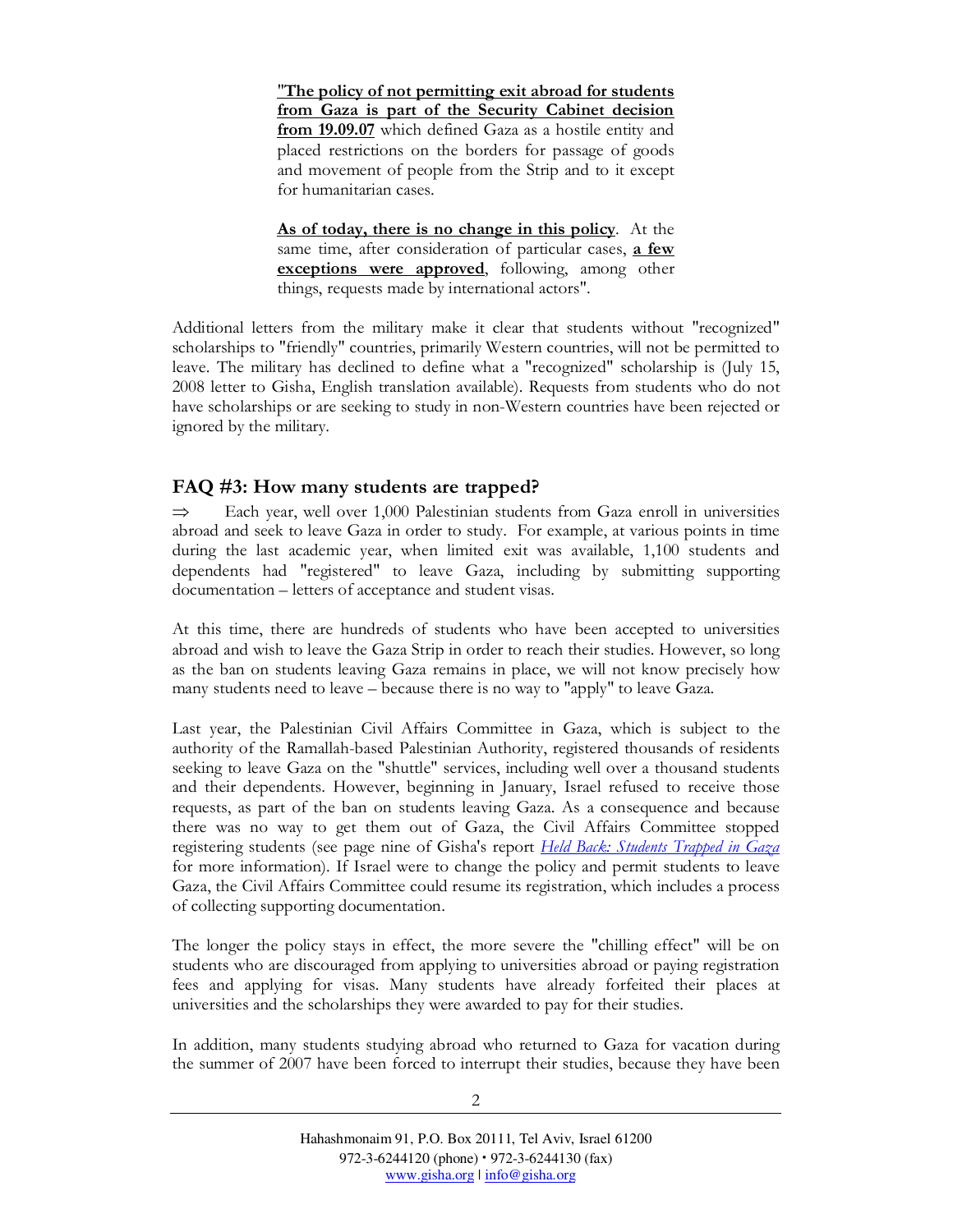unable to leave Gaza. The longer the interruption in their studies – the more difficult it will be to resume them.

#### FAQ #4: Hasn't Israel said it will let students leave Gaza?

 $\Rightarrow$  Since the "exception" has been carved out (see FAQ #2), mostly in July and August 2008, Israel has permitted a few dozen students bound for EU countries with prestigious scholarships to leave; it has also permitted about a dozen students to leave for studies in the United States and a few students with European scholarships have been able to travel to Jordan, for a total of approximately 70 students. These students left via the Erez Crossing between Israel and Gaza, traveled through Israel into the West Bank, and from the West Bank crossed into Jordan for further travel. Israel has required that these students be escorted from Erez Crossing to the Allenby Bridge (between Jordan and the West Bank) by consular officials from the country "receiving" them. This is a burdensome and limited mechanism.

Hundreds of students remain trapped, including:

- Students seeking to reach European countries and the United States who are still waiting to be escorted out of Gaza;
- Students without scholarships;
- Students wanting to travel to countries which Israel does not define as "friendly" (this includes countries all over the world, including the countries where most students seek to study – in Asia and the Middle East);
- Students denied permission to leave Gaza by Israel for unspecified "security reasons" based on secret information that the students cannot review or challenge.

These students are at risk of losing their places and their financial support at universities around the world, as academic deadlines pass and classes start without them.

### FAQ #5: Why can't they study in Gaza?

⇒ Opportunities for acquiring higher education throughout the Palestinian territory are limited. There are no doctorate-level programs at Palestinian universities, and the options for Master's-level programs are few.

The state of higher education within the Gaza Strip is particularly limited. Many medical and para-medical courses are not offered in Gaza, including occupational therapy, speech therapy, dentistry and physiotherapy. The limitations of the higher educational system in Gaza are due, among other things, to the restrictions on entrance to Gaza for nonresidents – a policy that Israel has enforced throughout the 41 years during which it has controlled Gaza's borders. Through these restrictions, Israel has impeded entry to the Strip for lecturers and academics from abroad and even from the West Bank. This includes both those who sought entrance to Gaza to participate in particular academic activities as well as those who wished to join academic faculties there for long-term positions.

Concurrently, Israel has limited the opportunities of lecturers and academics living in Gaza to travel abroad to pursue scholarly and research activities. These harsh restrictions were transformed into a total travel ban as of June 2007. Thus ties between the academy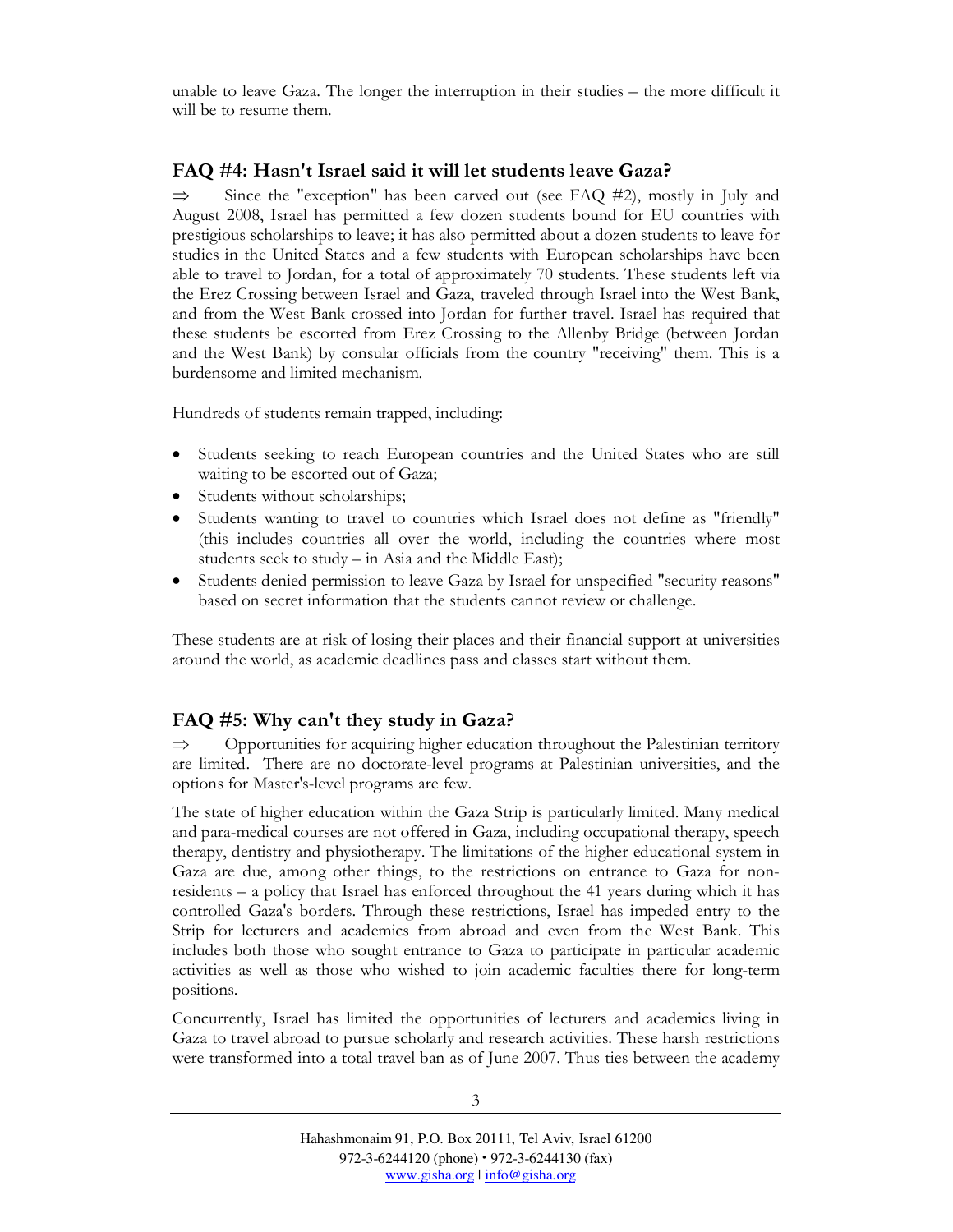in the Gaza Strip and the academic community in the West Bank, Arab states, Western countries and the rest of the world have been severed.

The movement restrictions that Israel imposes on student residents of Gaza are even more intense. Since 2000, Israel has totally prohibited Palestinian residents of Gaza from studying in the West Bank and has banned Gaza residents accepted to Israeli academic institutions from entering Israel for their studies. Travel abroad is therefore the last remaining option for students wishing to pursue academic studies in the many fields not offered in the Gaza Strip.

### FAQ #6: Aren't students being prevented from leaving because of concrete security threats?

No, students are being prevented from leaving Gaza pursuant to a decision taken by Israel's government on September 19, 2007 to restrict the freedom of movement of people into and out of Gaza as a response to the firing of rockets by militants in Gaza on civilian targets inside Israel. The policy places restrictions on passage of goods and movement of people into and out of Gaza with a narrow exception carved out for humanitarian cases. These restrictions are not in place to address a concrete security threat arising from the passage of people or goods; the stated intention has been to apply pressure on the Hamas government in the Gaza Strip by imposing restrictive measures on the civilian population in Gaza. Israel has also conditioned the opening of Rafah Crossing on the release of captured soldier Gilad Shalit. Punishing civilians for acts they did not commit violates the international legal prohibition against collective punishment. The July 7, 2008 letter from Israeli Foreign Minister Livni (see FAQ #2) makes it clear that Israel has decided to prevent students from leaving Gaza not because of claims of security risks, but rather as part of a policy of collective punishment that is trapping 1.5 million people in a narrow coastal strip whose borders are largely controlled by Israel.

International law forbids punishing students and other civilians for political circumstances out of their control. Students in Gaza are entitled to human rights under all forms of law which apply – including international humanitarian and human rights law, and Israeli law.

#### FAQ #7: Why is Israel responsible for letting students out of Gaza?

Israel is able to implement its closure policy due to its ongoing control of the borders between Gaza and the outside world, control that continues despite implementation of the "disengagement" plan in September 2005, in which Israel removed permanent military installations and civilian settlements from Gaza. Israel maintains full control of the Gaza Strip's territorial waters and air space, as well as all overland border crossings between the Strip and Israel. In addition, Israel maintains substantial control of the overland border crossing between Gaza and Egypt, because it holds veto power over the opening of the Rafah to regular traffic. Israeli control over movement, together with control over other significant aspects of life in Gaza, creates obligations for Israel under the law of occupation and under other international law provisions.

For more information, refer to Gisha's report *Disengaged Occupiers: The Legal Status of Gaza*, especially pages 29-32.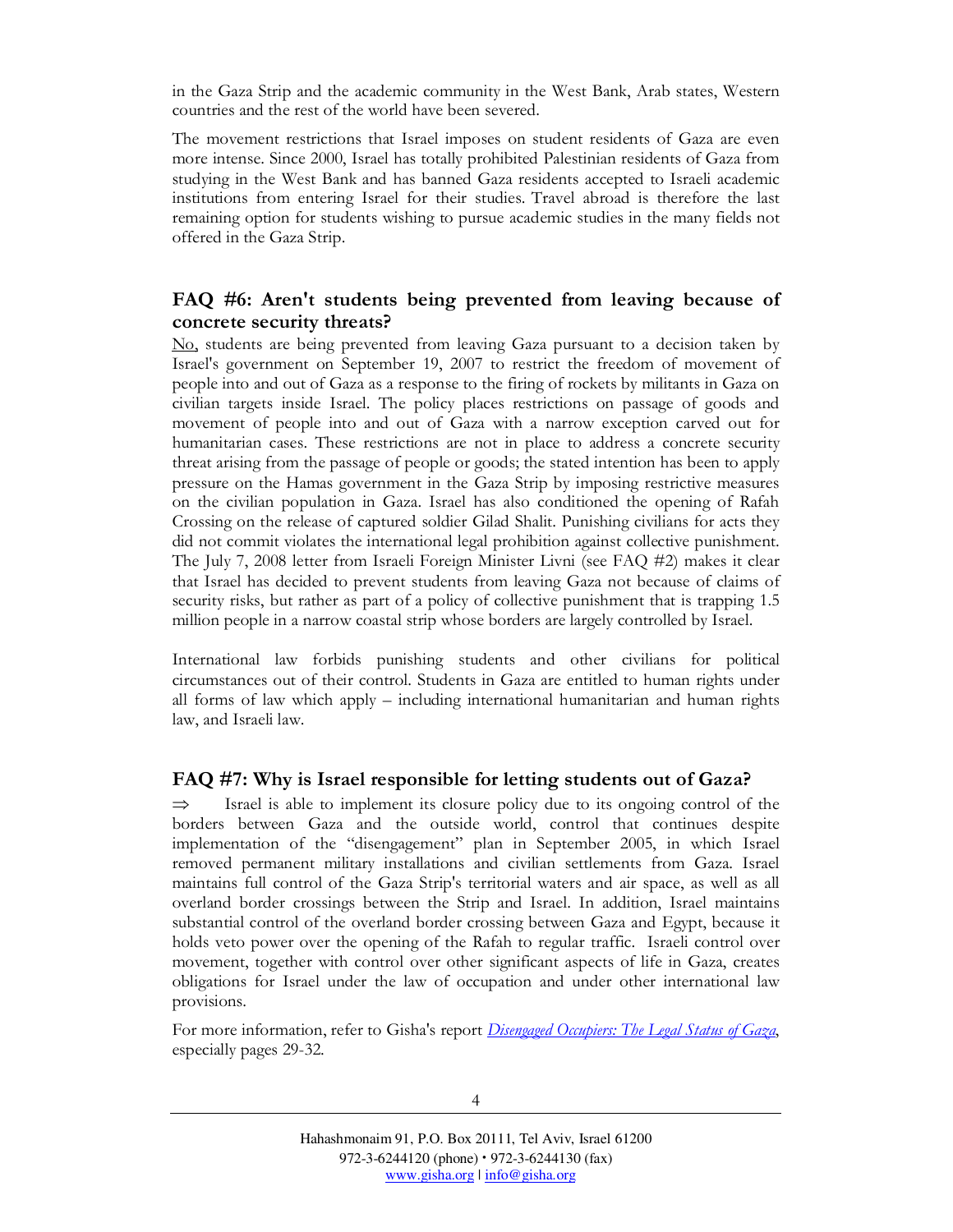## FAQ #8: Why can't the students leave via the Rafah Crossing between the Gaza Strip and Egypt?

Rafah Crossing has been closed for regular traffic since June 2007, and Israel's opposition to its re-opening is a central factor in keeping it closed. The operation of Rafah Crossing is governed by the November 2005 Agreement on Movement and Access (AMA) reached between Israel and the Palestinian Authority and brokered by the United States. Under the terms of the AMA, the Palestinian Authority is to operate Rafah Crossing on the Palestinian side, Israel is to monitor the terms of the agreement through closed circuit cameras and by reviewing passenger lists, and the European Union is to physically supervise the opening of the crossing through monitors posted at Rafah. Egypt then opens the crossing on its side. Without the participation of all these parties, Rafah cannot be opened under the terms of the agreement – and no new agreement for opening Rafah has been forthcoming. In the past several months, Hamas and Egypt have coordinated limited openings of Rafah, mostly for humanitarian cases and pilgrims, but there has been no regular traffic through the crossing.

#### FAQ #9: Why is pressure being applied on Israel and not on Egypt?

 $\Rightarrow$  Israel, as the occupying power in Gaza, bears primary responsibility for facilitating freedom of movement for goods and people to and from Gaza, subject only to security restrictions which correlate to actual threats (and not as a pressure tactic). The Security Cabinet decision calling Gaza "a hostile entity" does not give the government legal authority to enforce a closure policy which has destroyed Gaza's economy and undermined the well-being of its civilian population.

Pressure is indeed being applied to Egypt from various sources – from authorities in Gaza, from neighboring countries, and internally. Recently 23 mainly Egyptian human rights organizations called on the Egyptian government to allow passage for students from Gaza via Rafah Crossing. Other regional human rights organizations are joining this call. Egypt has permitted a few sporadic "ad hoc" openings of Rafah to "relieve pressure", primarily for humanitarian cases. On August 30-31, Egypt permitted approximately 100 students to leave Gaza via Rafah, during one of these rare border openings. On September 20-21 another 60 students and their family members were able to cross. However, Egypt refuses to open the crossing for regular traffic. It is unlikely that Egypt will agree to open the crossing for regular traffic without approval by Israel, whose participation is required under the terms of the agreement governing the opening of the crossing.

### FAQ # 10: Are only students being prevented from leaving?

 $\Rightarrow$  No. The closure of Gaza is trapping 1.5 million civilians. It is preventing them from accessing medical care, jobs, and economic opportunities, uniting with family members, and traveling for the ordinary reasons that human beings need to travel, especially residents of a crowded strip of land that is dependent on contact with the outside world and with the West Bank. The West Bank and Gaza constitute a single and interdependent territorial unit. Students are just some of those whose human rights are being systematically violated by the closure – in ways that are harmful not only for them but also for the future of Palestinian society in Gaza.